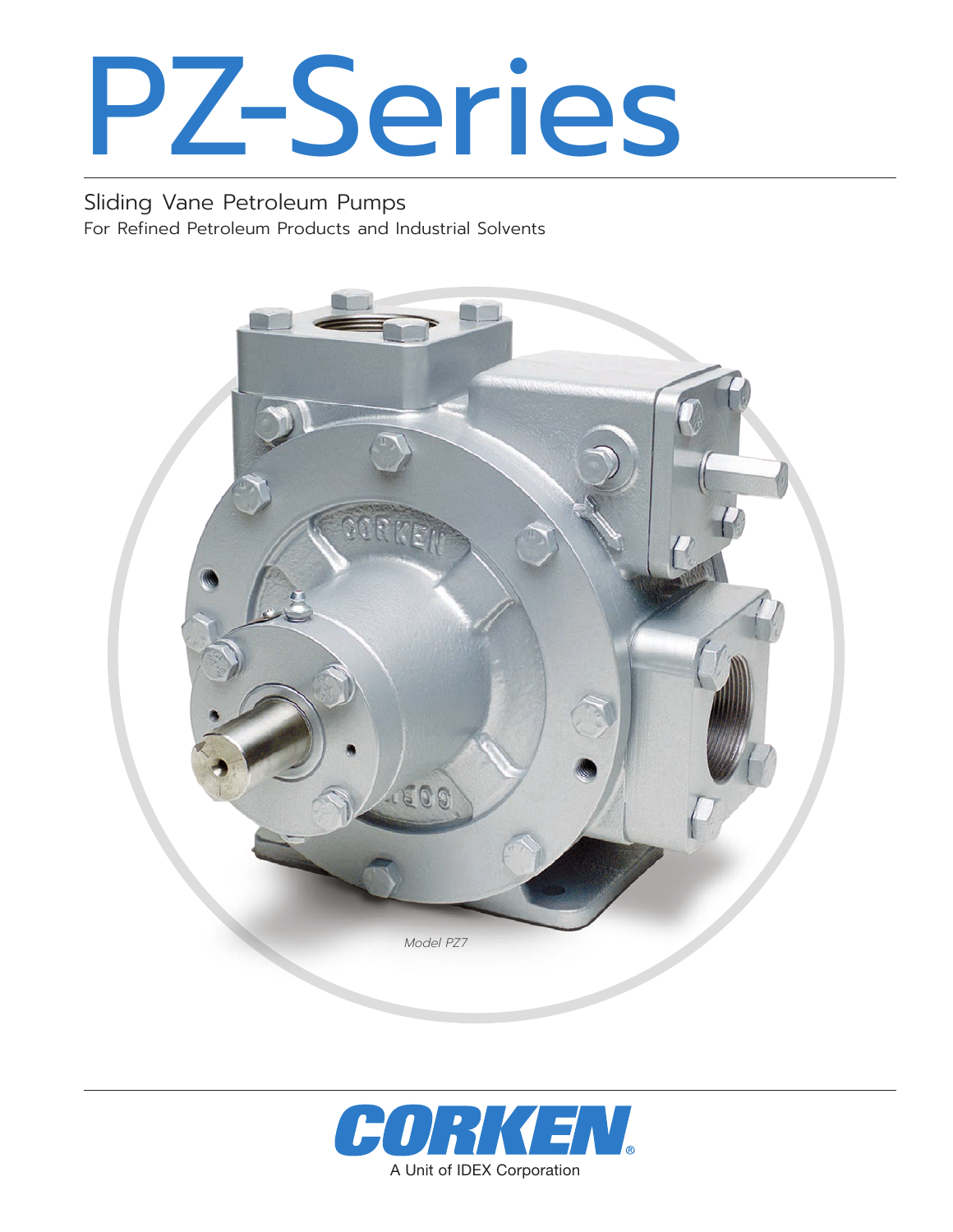## PZ-Series Petroleum Pumps

PZ-Series Coro-Vane® pumps offer greater flexibility for fluid transfer systems and fuel delivery tankwagons. Each pump matches industry-standard dimensions for flanges and footprint allowing easy incorporation into existing or new vehicle layouts. Multiple unique features will be appreciated by system designers, truck outfitters, and end-user fuel marketers.

#### Combine a pump, meter, and register on one order…

Corken and Liquid Controls are a single source solution for transporting, dispensing, and measuring high value fluids and gases. Common corporate ownership and shared distribution simplifies the procurement process. Rather than placing multiple orders, customers are able to combine a pump, meter, and register into a single order.

## Viton®1 O-rings come standard...

The mechanical seal for the PZ-Series comes standard with Viton® O-rings eliminating the need to change seals when pumping multiple refined petroleum products. Viton® is compatible with gasoline, fuel oil, kerosene, diesel fuel, AvGas, and many more.

#### Unique cam design minimizes cavitation and noise...

The state-of-the-art cam design virtually eliminates cavitation so the vanes, cam, and sideplates remain lubricated and experience less wear. Reducing the presence of cavitation also minimizes noise while pumping.

The PZ-Series a smart choice for anyone looking for quiet performance and exceptional reliability.

#### Unmatched thrust absorbing design extends the service life...

PZ-Series pumps control heavy thrust loads better than any other truck pump on the market. The thrust absorbing system is comprised of two needle-roller bearings rated for 4,000 lbs. Located at each shaft extension, this patented design protects the pump from dynamic and impact loads imposed by the drive system so premature failure due to axial thrust loads are minimized.

*Mechanical seal has a silicon carbide seal seat offering the best sealing performance in the industry.*

*Reversible sideplates offer twice the life and eliminates the need for head replacements.*

*Low-impact, high strength vane driver and vane design* 

*extend pump life.*

*Innovative needle roller bearing controls heavy thrust loads.*

*Drain is conveniently located at the bottom of the pump allowing easy removal of residual fluids when performing maintenance (not shown).*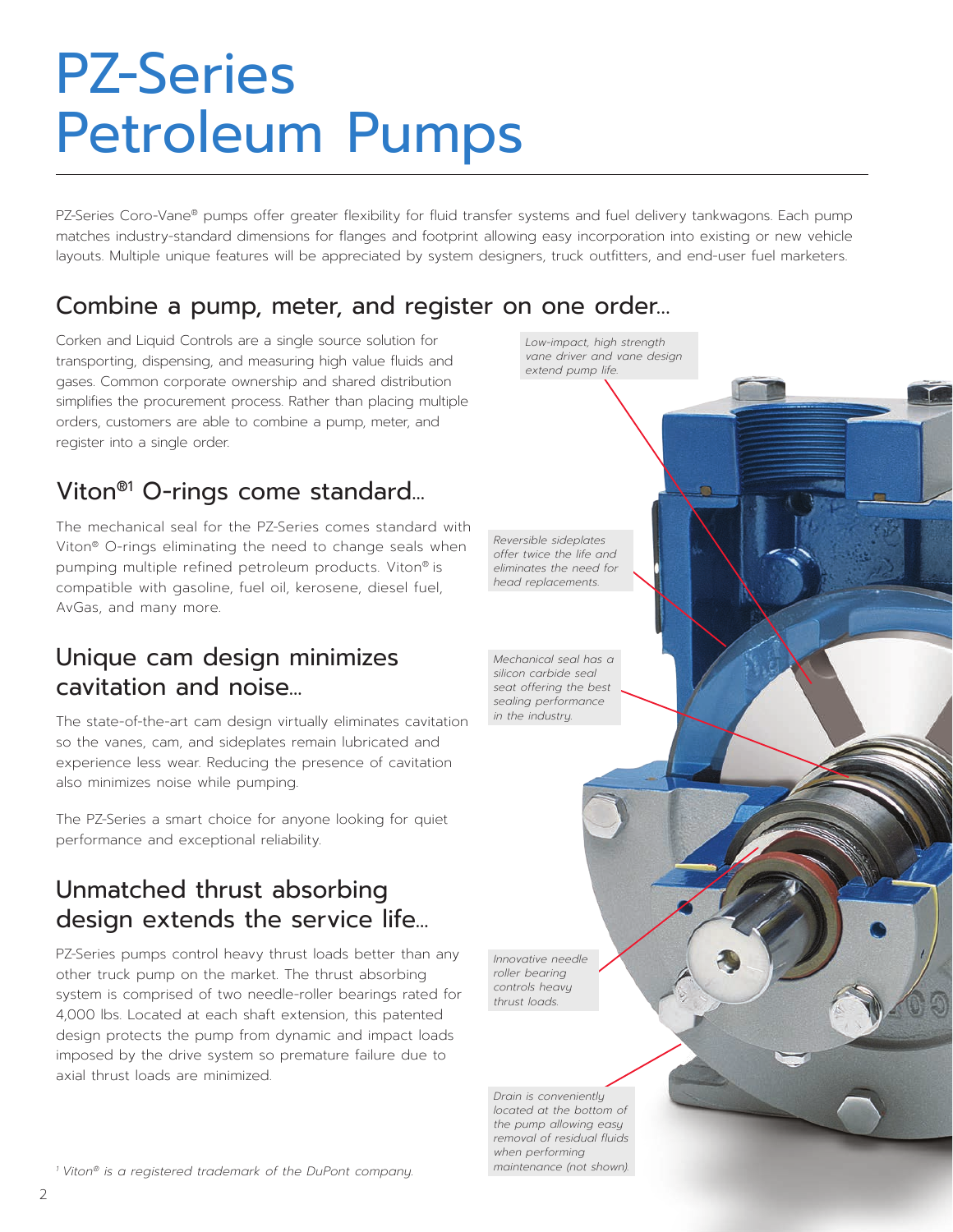## For Refined Petroleum Products & Industrial Solvents



*Optional strainer*



*Optional air operated valve (AOV)*

*High flow inlet design virtually eliminates cavitation, enhancing pump delivery and increasing pump life. Available with a manually adjustable internal bypass valve (standard) or optional air operated valve (AOV) for high and low flow control.*

## Two bypass valve configurations...

PZ-Series pumps come standard with a manually adjusted internal bypass valve or an optional air operated valve (AOV).

The standard bypass valve provides the normal functionality of a internal bypass found on most positive displacement pumps. When the pump is operating at full speed and the hose-end nozzle is either partially or fully closed, the internal bypass valve recirculates the fluid within the pump. It's recommended for any application where entrained air in the system is not expected to be a significant issue. Pumping from a tank on a single-compartment vehicle is a typical example.

The air operated valve (AOV) comes with a diaphragm type actuator allowing the operator to set the discharge pressure at two settings (high and low). The flow is increased and decreased by simply adding or taking away air pressure to the diaphragm. The actuator works in conjunction with a flow sensing pilot valve. When the operator opens the nozzle, the flow sensing pilot valve puts pressure behind the diaphragm allowing high pressure operation of the pump. When the operator closes the nozzle and flow is stopped, the flow sensing pilot valve vents the actuating air or liquid behind the diaphragm. The loss in pressure permits the internal bypass valve to open so the pump can automatically go into low pressure bypass minimizing the hose pressure.

#### Requires less maintenance...

The vanes and vane drivers are made of advanced nonmetallic composite materials lasting longer than ordinary vanes and vane drivers. Unlike pumps with conventional steel vane drivers that eventually penetrate the vane, the PZ-Series pump has large diameter, nonmetallic, vane drivers that do not damage the vanes at high RPMs.

#### Maintenance made simple...

The PZ-Series pumps not only maintain Corken's tradition of excellence, but also its commitment to simplicity when it comes time for maintenance. By simply removing the head assembly, the service technician has easy access to the sideplate, mechanical seal, vanes, and rotor.

*Flanges available in NPT and Weld designs.*